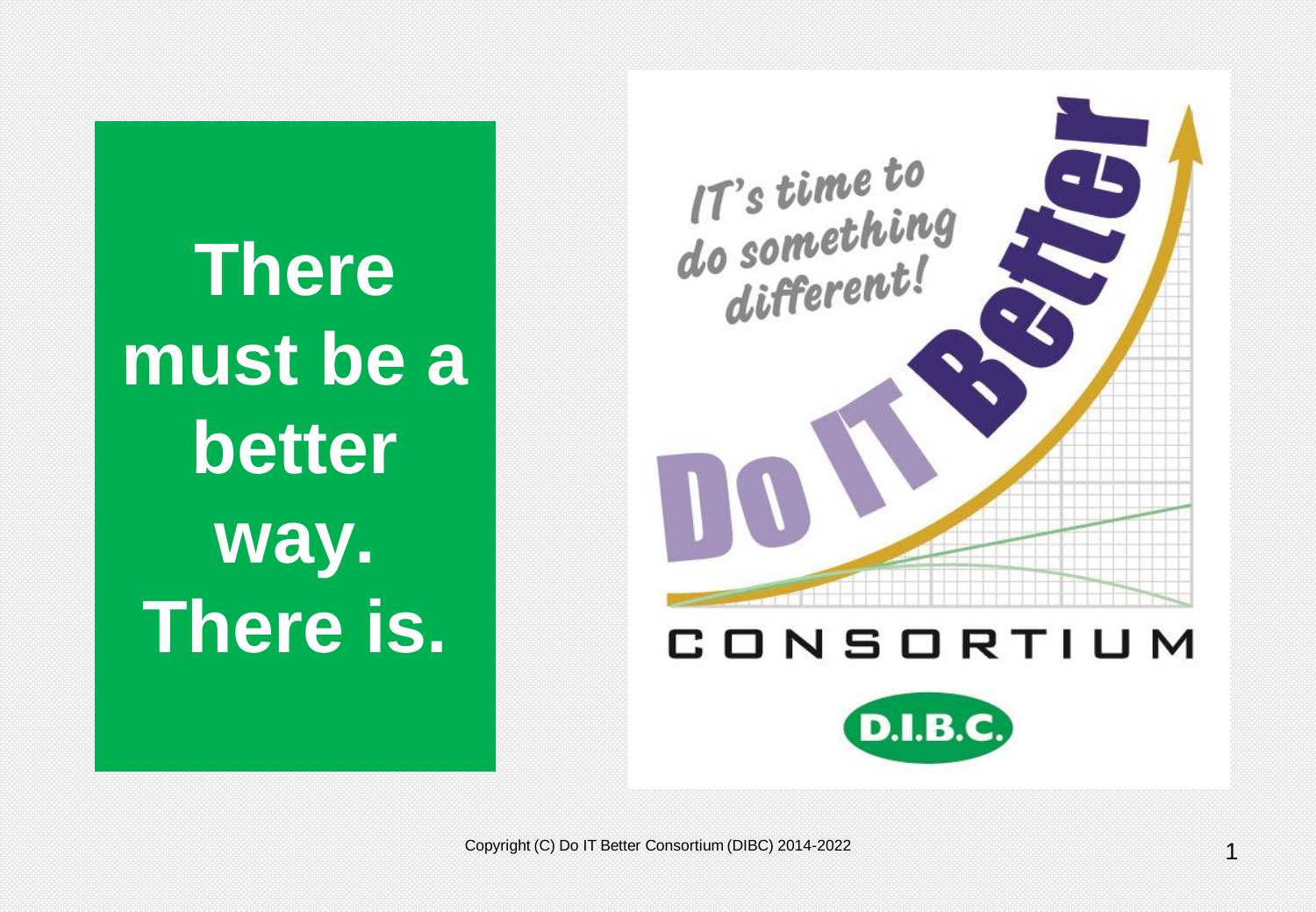**Do IT Better Consortium (DIBC) members believe that the degree of success and value gained from IT enabled business process can and should be significantly higher than historic and current industry norms.**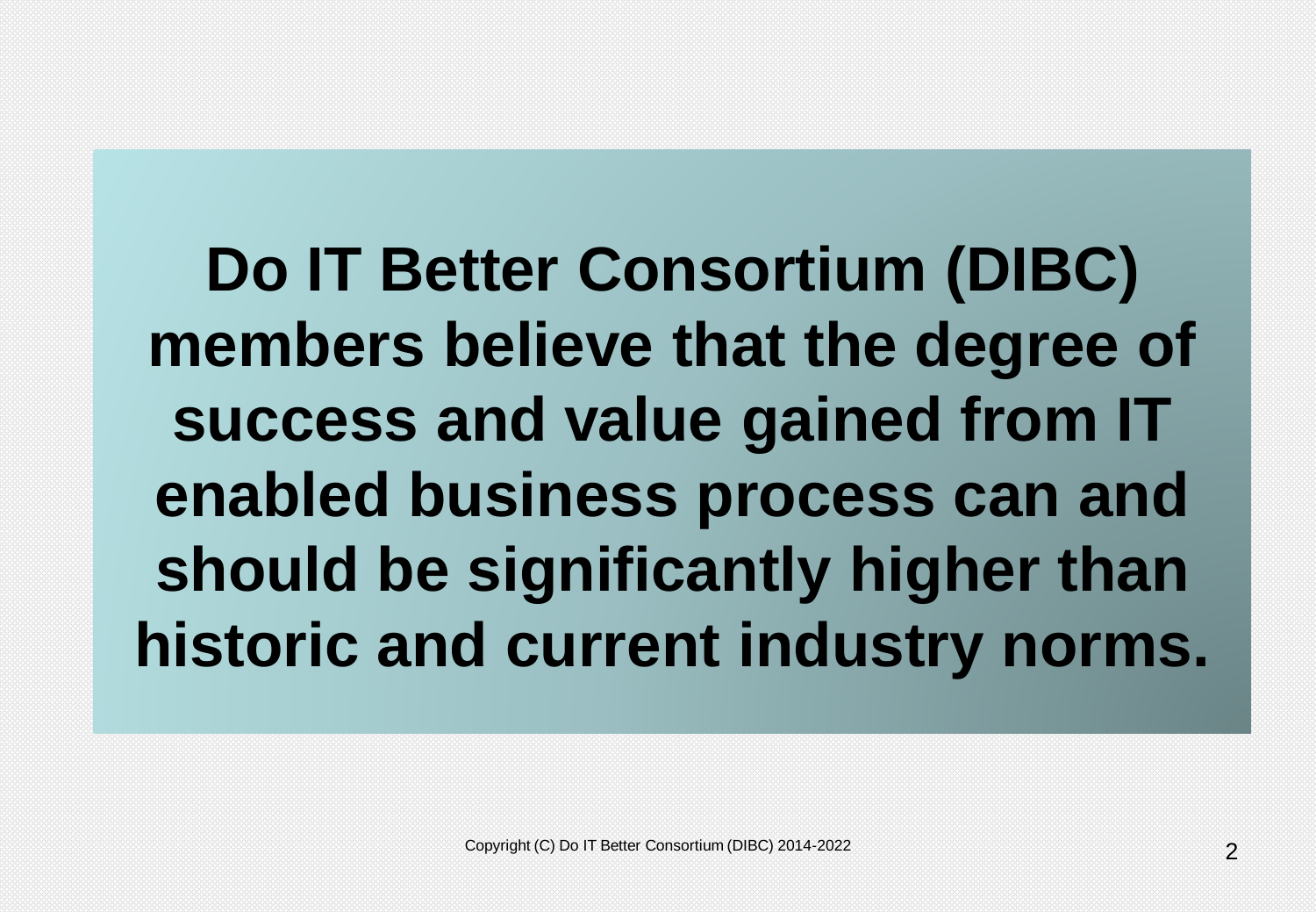## **Methods used by DIBC members consist of a uniquely formulated blend of tried and tested methods (TRADITIONAL) combined with progressive new models more appropriate to current and future business needs (RADICAL).**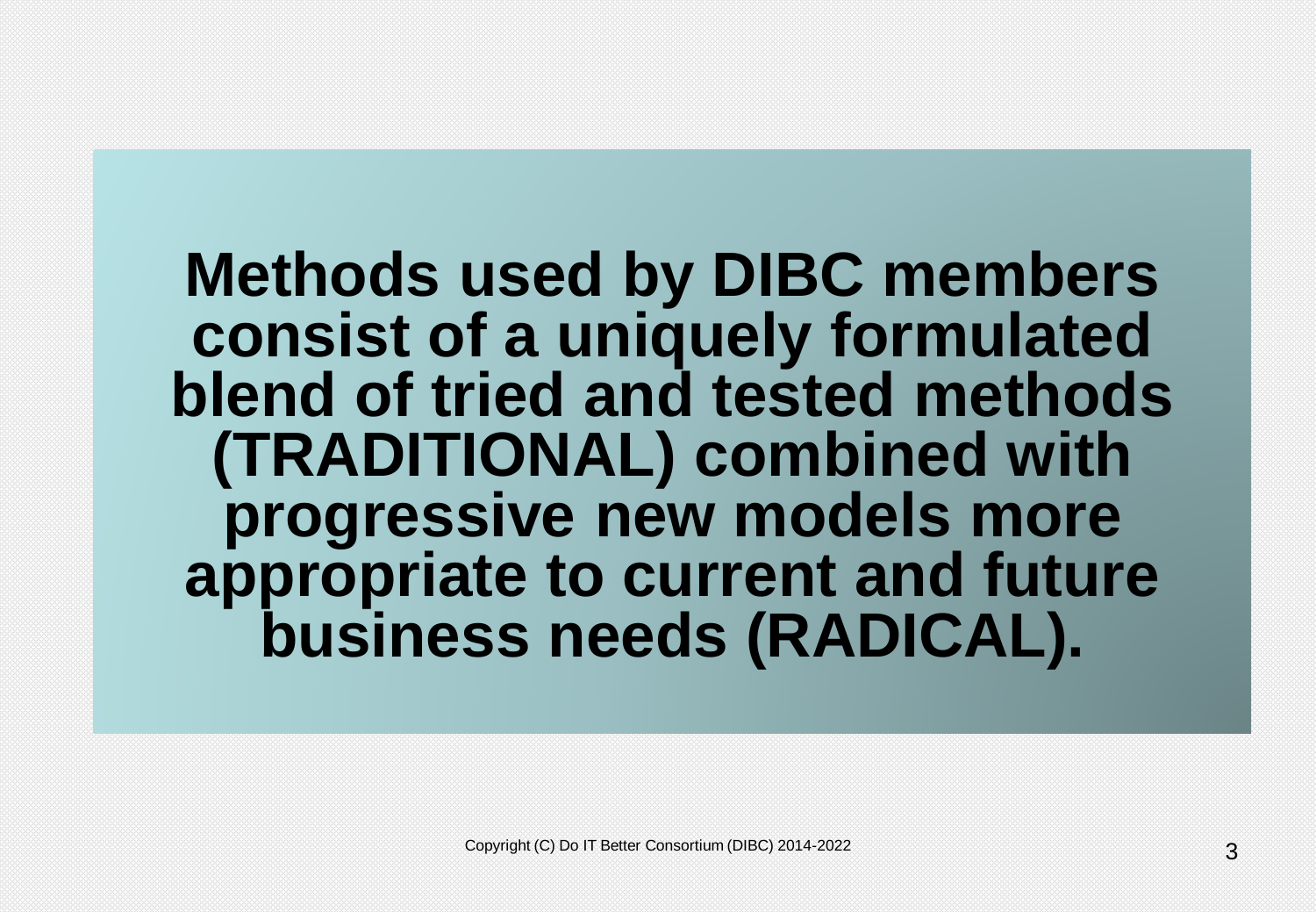

**The value of IT enabled process arising is as strong as the weakest link in a chain…and some links have been weak or non existent…**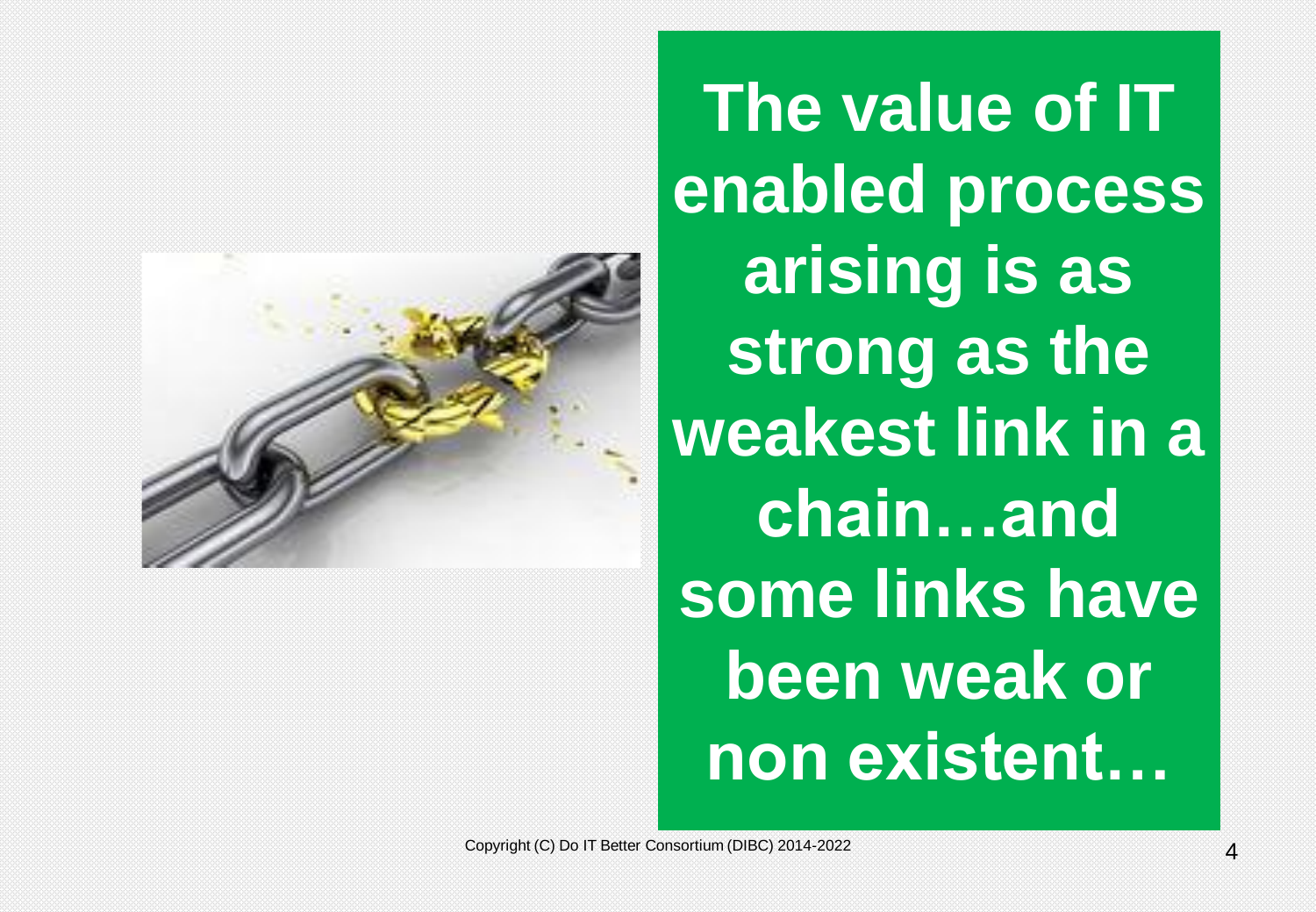**Many pieces of good or even great work have been done in this area but the whole jigsaw has not been made…**

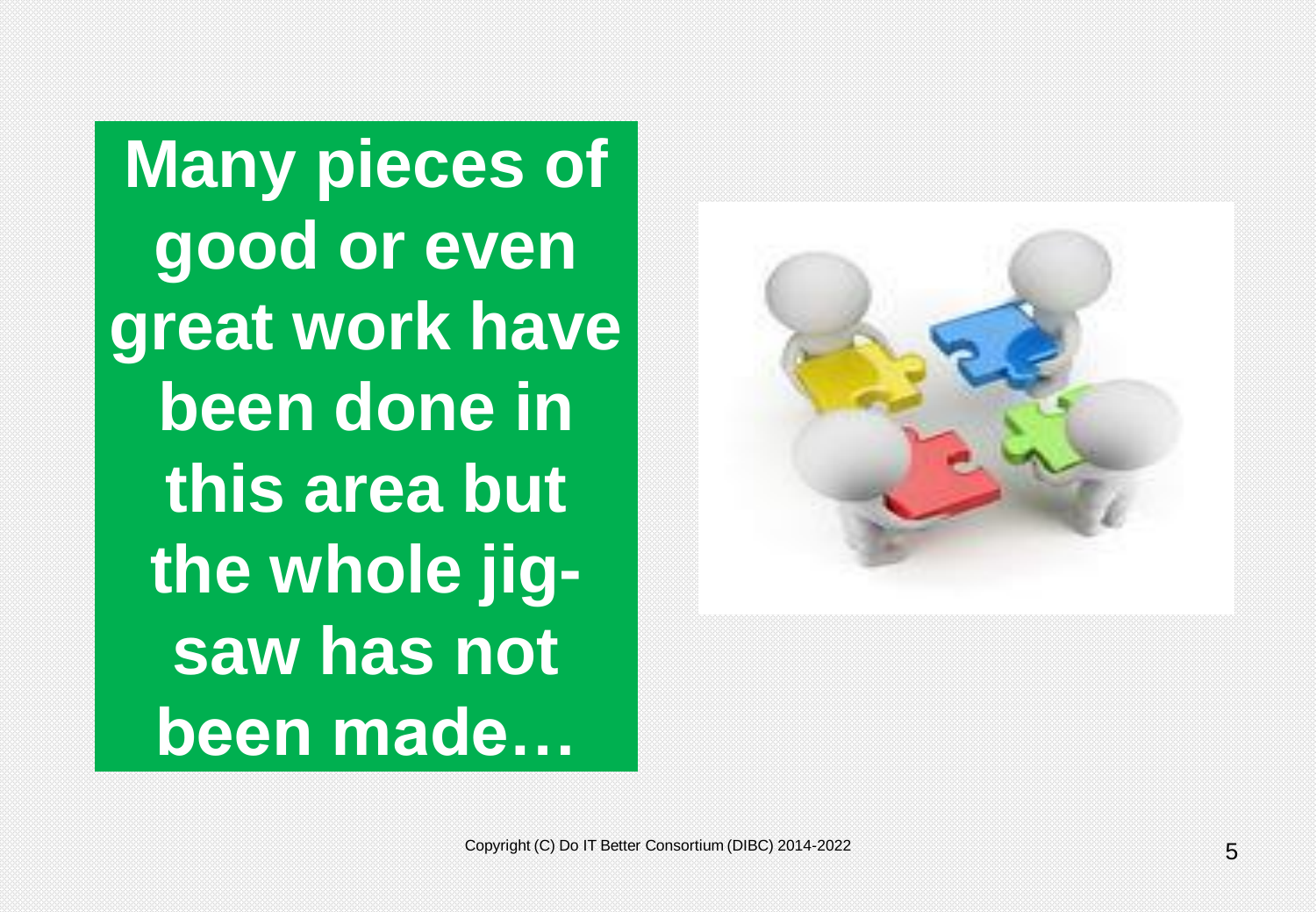## **Several key pieces previously missing will now be provided…**



Copyright (C) Do IT Better Consortium (DIBC) 2014-2022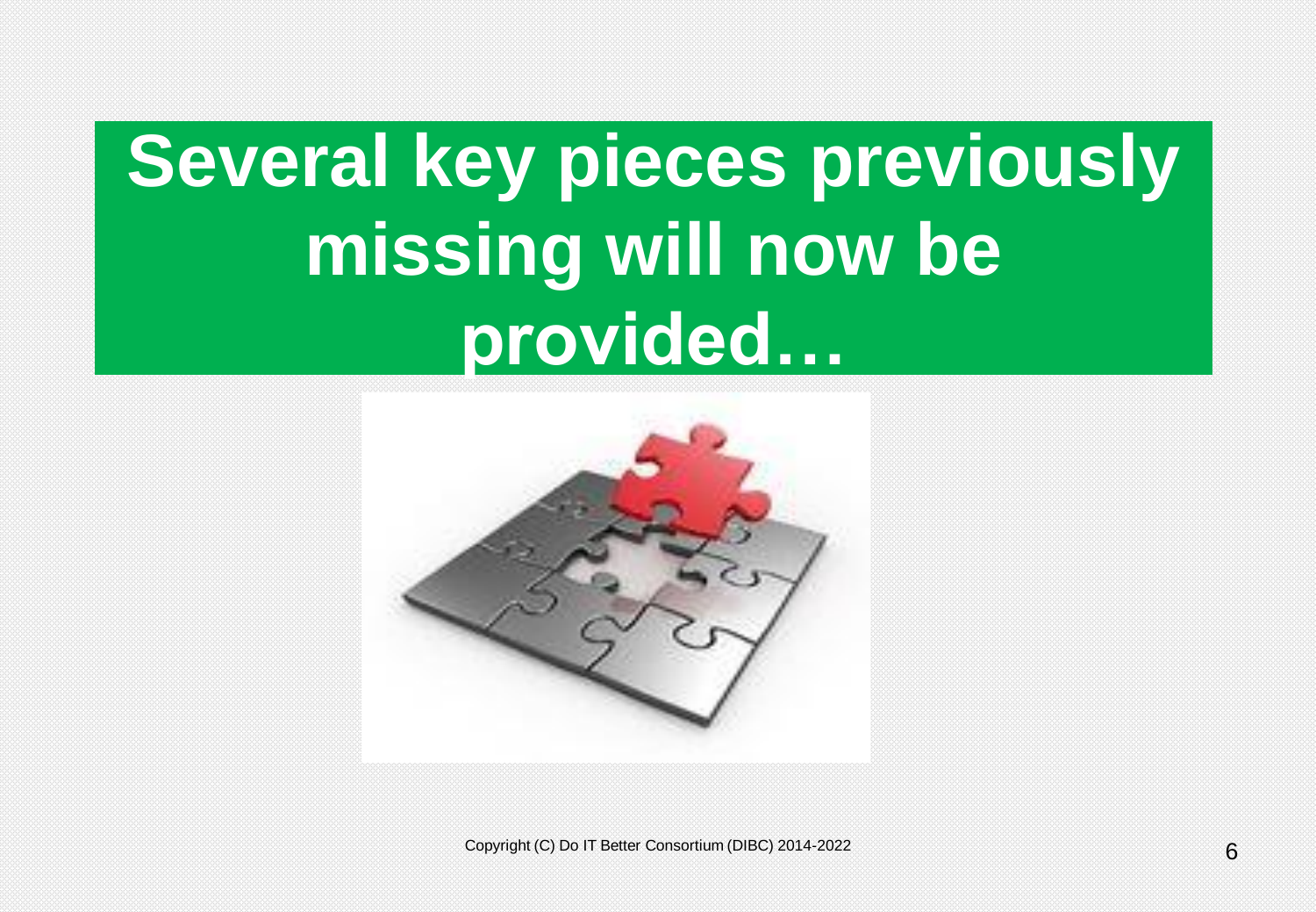## **And now, there must be a better way. There is. DIBC.**



Copyright (C) Do IT Better Consortium (DIBC) 2014-2022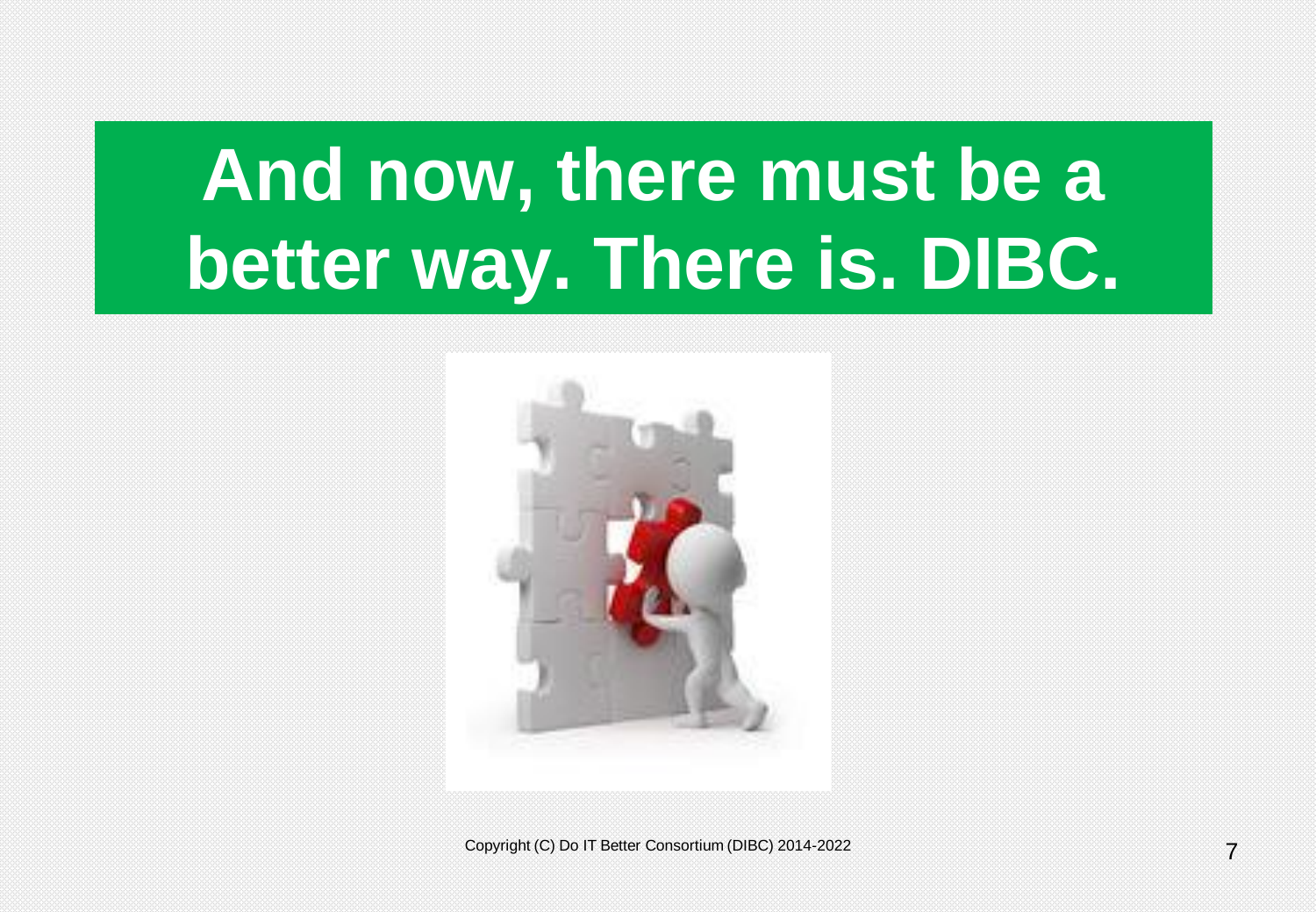**DIBC member suppliers use the unique Business Value Maximisation Framework (BVMF)TM devised by David Jacobs of MaxVal Consultancy Limited**